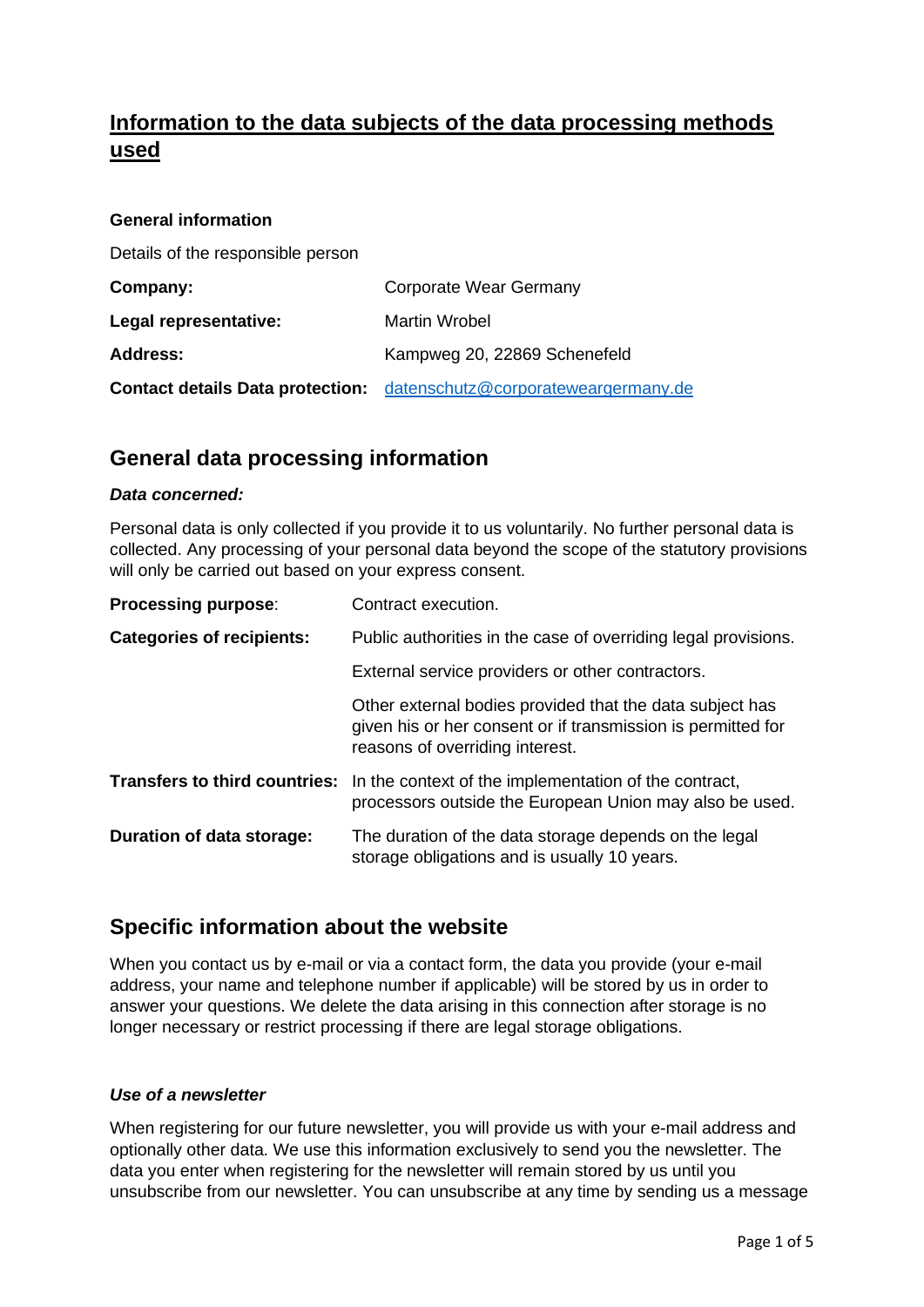to [info@corporateweargermany.de.](mailto:info@corporateweargermany.de) By unsubscribing, you object to the use of your e-mail address.

Furthermore, we will use your e-mail address, which we receive in connection with the sale of goods or services, exclusively for direct advertising in the form of our newsletter for our own similar goods or services, as those ordered by you, unless you have objected to this use. You can object to the use of your e-mail address at any time without incurring any costs other than the transmission costs according to the basic rates. Your objection (and thus the cancellation of our newsletter) can be exercised by sending a corresponding message to our e-mail address (see imprint).

### **Cookies**

Some of the Internet pages use so-called cookies. Cookies do not damage your computer and do not contain viruses. Cookies serve to make our offer more user-friendly, effective and safer. Cookies are small text files that are stored on your computer and saved by your browser.

Most of the cookies we use are so-called "session cookies". They are automatically deleted at the end of your visit. Other cookies remain stored on your end device until you delete them. These cookies enable us to recognise your browser on your next visit.

You can set your browser so that you are informed about the setting of cookies and allow cookies only in individual cases, exclude the acceptance of cookies for specific cases or in general and activate the automatic deletion of cookies when closing the browser. If you deactivate cookies, the functionality of this website may be limited.

Cookies that are required to carry out the electronic communication process or to provide certain functions that you have requested (e.g. shopping basket function) are stored based on Art. 6 para. 1 lit. f DSGVO. The website operator has a legitimate interest in the storage of cookies for the technically error-free and optimised provision of his services. Insofar as other cookies (e.g. cookies for analysing your surfing behaviour) are stored, these will be treated separately in this data protection declaration.

#### **Server log files**

The provider of the pages automatically collects and stores information in so-called server log files, which your browser automatically transmits to us. These are:

- Browser type and browser version
- Operating system used
- Referrer URL
- Host name of the accessing computer
- Time of the server request
- IP address

This data is not merged with other data sources.

These data are recorded based on Art. 6 para. 1 letter f DSGVO. The website operator has a legitimate interest in the technically error-free presentation and optimisation of his website for this purpose the server log files must be recorded.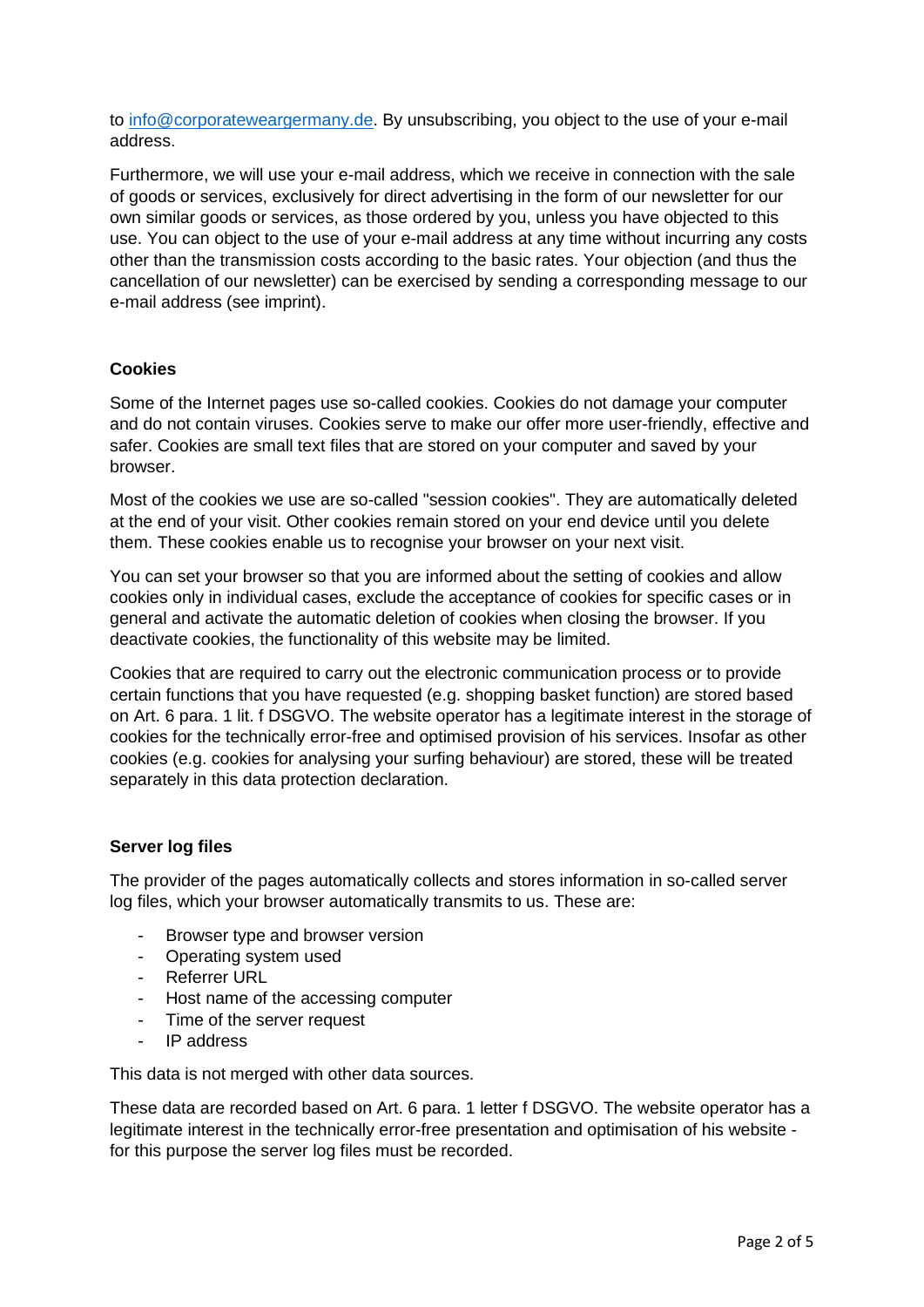### **Contact form**

If you send us enquiries via the contact form, your details from the enquiry form, including the contact data you provide there, will be stored by us for the purpose of processing the enquiry and in the event of follow-up questions. We will not pass on this data without your consent.

The processing of the data entered in the contact form is therefore exclusively based on your consent (Art. 6 para. 1 lit. a DSGVO). You can revoke this consent at any time. All you need to do is send us an informal message by e-mail. The legality of the data processing operations carried out up to the point of revocation remains unaffected by the revocation.

The data entered by you in the contact form will remain with us until you request us to delete it, revoke your consent to its storage or the purpose for which it was stored ceases to apply (e.g. after your enquiry has been processed). Mandatory legal provisions - in particular retention periods - remain unaffected.

#### **Enquiry by e-mail, telephone or fax**

If you contact us by e-mail, telephone or fax, your enquiry including all personal data (name, enquiry) will be stored and processed by us for the purpose of processing your request. We will not pass on this data without your consent.

This data is processed based on Art. 6 para. 1 lit. b DSGVO, insofar as your enquiry is related to the fulfilment of a contract or is necessary for the implementation of pre-contractual measures. In all other cases, processing is based on your consent (Art. 6 para. 1 lit. a DSGVO) and / or on our legitimate interests (Art. 6 para. 1 lit. f DSGVO), as we have a legitimate interest in the effective processing of the requests addressed to us.

The data sent to us by you via contact enquiries remains with us until you request us to delete it, revoke your consent to its storage or the purpose for which it was stored ceases to apply (e.g. after your enquiry has been processed). Mandatory statutory provisions - in particular statutory retention periods - remain unaffected.

#### **Processing of data (customer and contract data)**

We collect, process and use personal data only to the extent that they are necessary for the establishment, content or modification of the legal relationship (inventory data). This is done based on Art. 6 para. 1 letter b DSGVO, which permits the processing of data for the fulfilment of a contract or pre-contractual measures. We collect, process and use personal data on the use of our Internet pages (usage data) only to the extent necessary to enable or charge the user for the use of the service.

The collected customer data will be deleted after completion of the order or termination of the business relationship. Legal retention periods remain unaffected. (see below)

#### **Plugins and tools**

#### **SSL encryption**

This site uses SSL encryption for security reasons and to protect the transmission of confidential content, such as the requests you send to us as the site operator. You can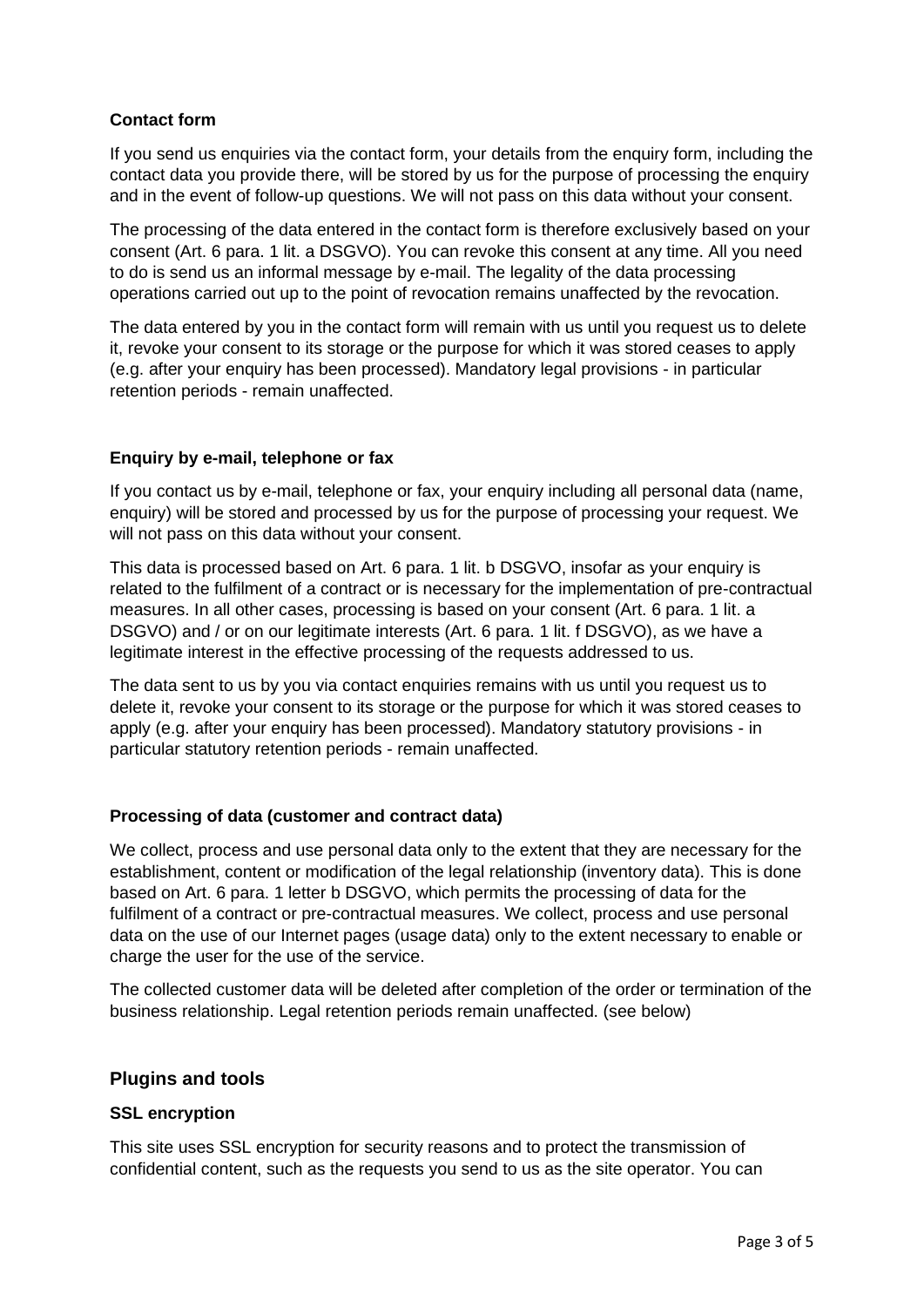recognise an encrypted connection by the fact that the address line of your browser changes from "http://" to "https://" and by the lock symbol in your browser line.

If SSL encryption is enabled, the data you send to us cannot be read by third parties.

### **Information on further data processing methods**

# *Specific information on the processing of customer data/interested party data*

| Data concerned:                      | Data provided for the execution of the contract; if necessary,<br>additional data for processing based on your express<br>consent.                                 |
|--------------------------------------|--------------------------------------------------------------------------------------------------------------------------------------------------------------------|
| <b>Purpose of processing:</b>        | Execution of the contract.                                                                                                                                         |
| <b>Categories of recipients:</b>     | Public authorities in the case of overriding legal provisions                                                                                                      |
|                                      | External service providers or other contractors.                                                                                                                   |
|                                      | Other external authorities provided that the Data Subject has<br>given his or her consent or if transmission is permissible for<br>overriding reasons of interest. |
| <b>Transfers to third countries:</b> | In the context of the implementation of the contract,<br>processors outside the European Union may also be used.                                                   |
| Duration of data storage:            | The duration of the data storage depends on the legal<br>storage obligations and is usually 10 years.                                                              |

## *Specific information on the processing of employee data*

| Data concerned:                      | Data provided for the execution of the contract; if necessary,<br>additional data for processing based on your express<br>consent.                    |
|--------------------------------------|-------------------------------------------------------------------------------------------------------------------------------------------------------|
| <b>Purpose of processing:</b>        | Execution of the contract.                                                                                                                            |
| <b>Categories of recipients:</b>     | Public authorities in the case of overriding legal provisions.                                                                                        |
|                                      | External service providers or other contractors.                                                                                                      |
|                                      | Other external authorities if the data subject has given his or<br>her consent or if transmission is permitted for overriding<br>reasons of interest. |
| <b>Transfers to third countries:</b> | In the context of the implementation of the contract,<br>processors outside the European Union may also be used.                                      |
| Duration of data storage:            | The duration of the data storage depends on the legal<br>storage obligations and is usually 10 years.                                                 |